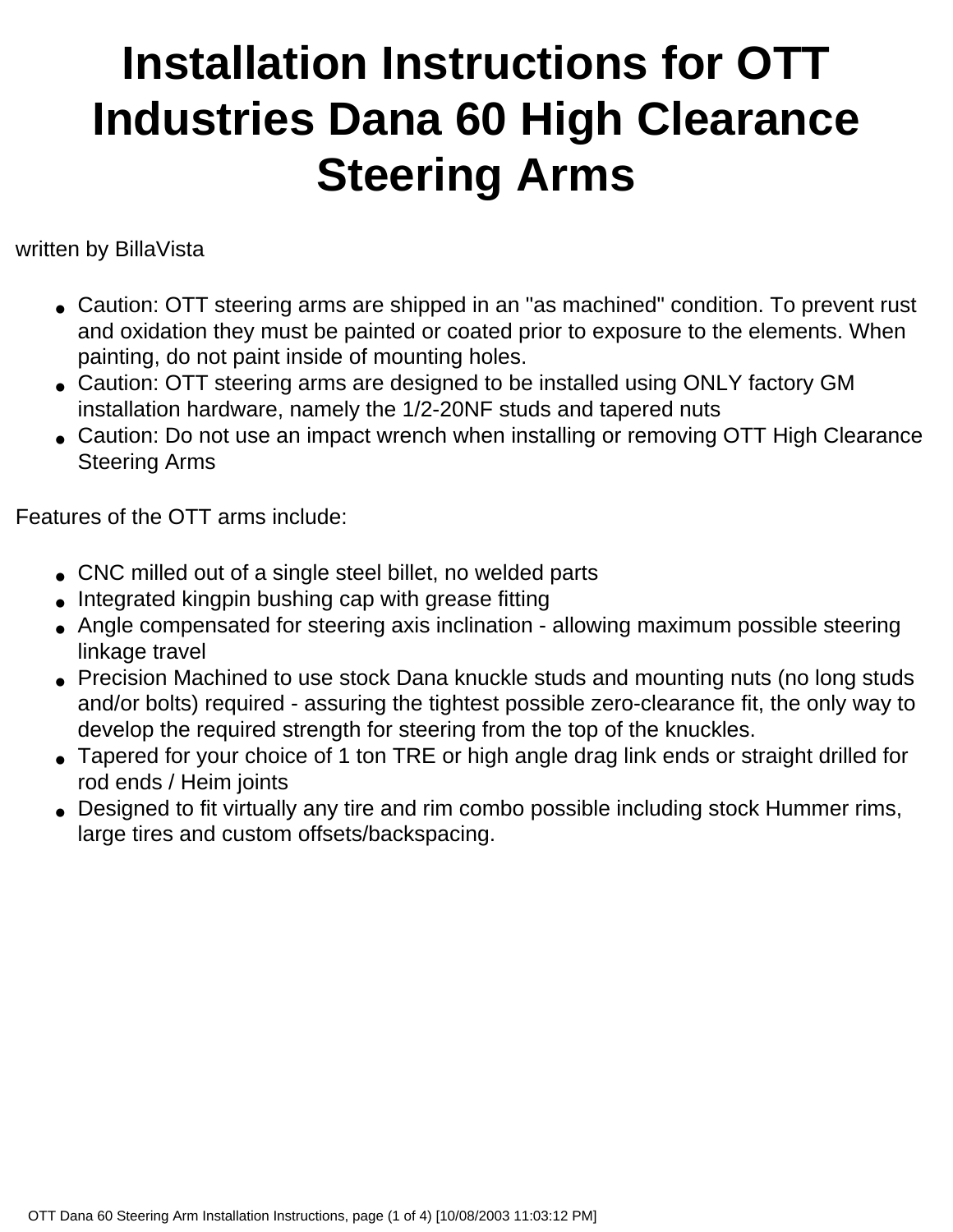Step one, remove existing kingpin cap (or stock steering arm) bolts / studs. If they've been there for a while, significant force / heat may be required.

Loosen each one a little at a time, as the spring tension beneath the cap can be quite high and pop the cap off with some force.

Remove the cap, spring, spring retainer, and gasket, and clean the mating surface at the top of the knuckle. Also clean out the threaded holes in the knuckle with a tap and/or compressed air



Apply thread locking compound to the SHORT end of the studs.

[Step 3](file:///C|/0%20Pirate4x4.com.tech/billavista/PR-OTT/DCP_7128.JPG)

[Step 1](file:///C|/0%20Pirate4x4.com.tech/billavista/PR-OTT/DCP_7127.JPG)



Install the studs in the knuckle, and torque to 80 ft .lbs.

[Step 4](file:///C|/0%20Pirate4x4.com.tech/billavista/PR-OTT/DCP_7139.JPG)



When all the studs are installed, wipe away excess thread locking compound from the knuckle face, grease both sides of a new gasket, and install it over the studs.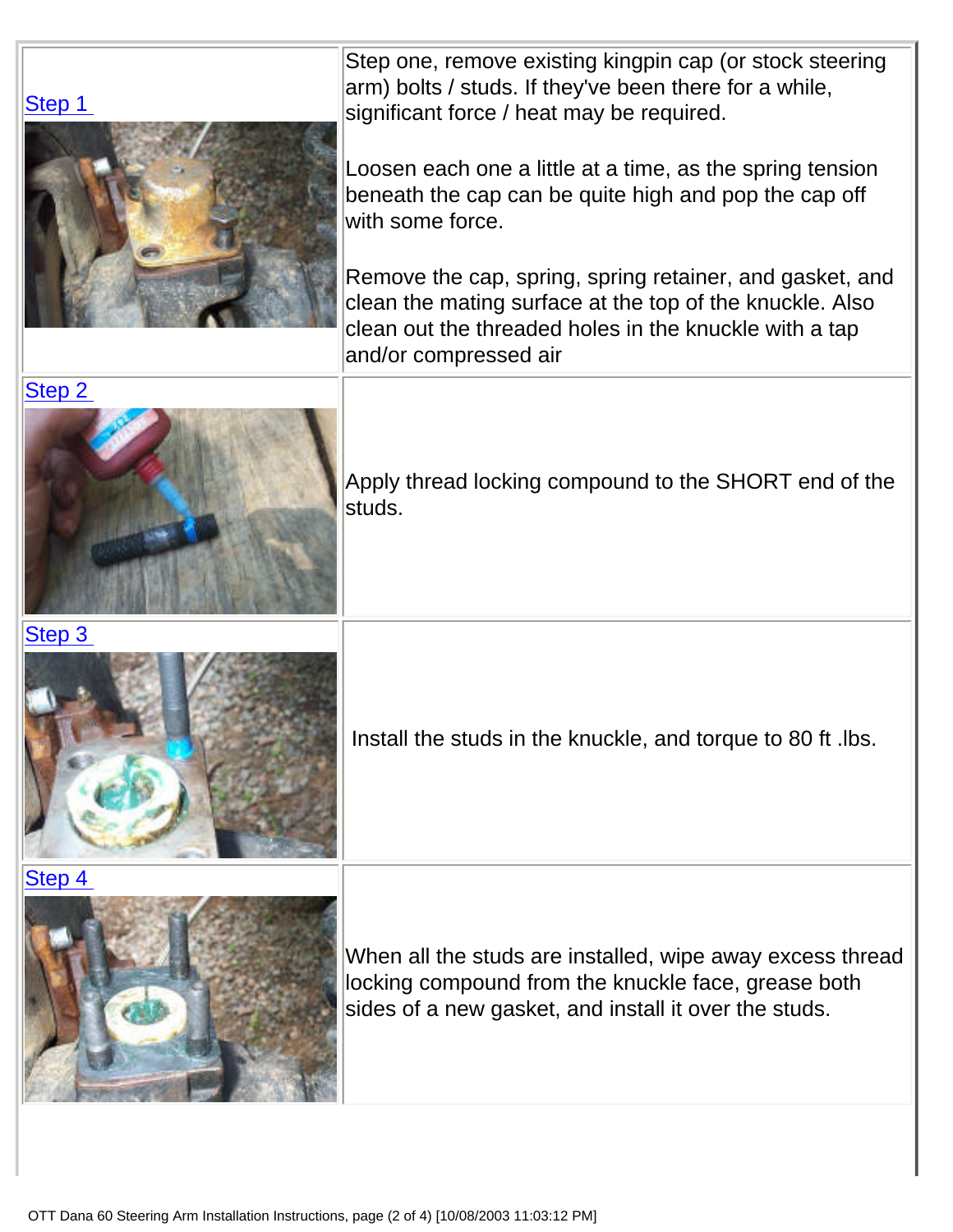